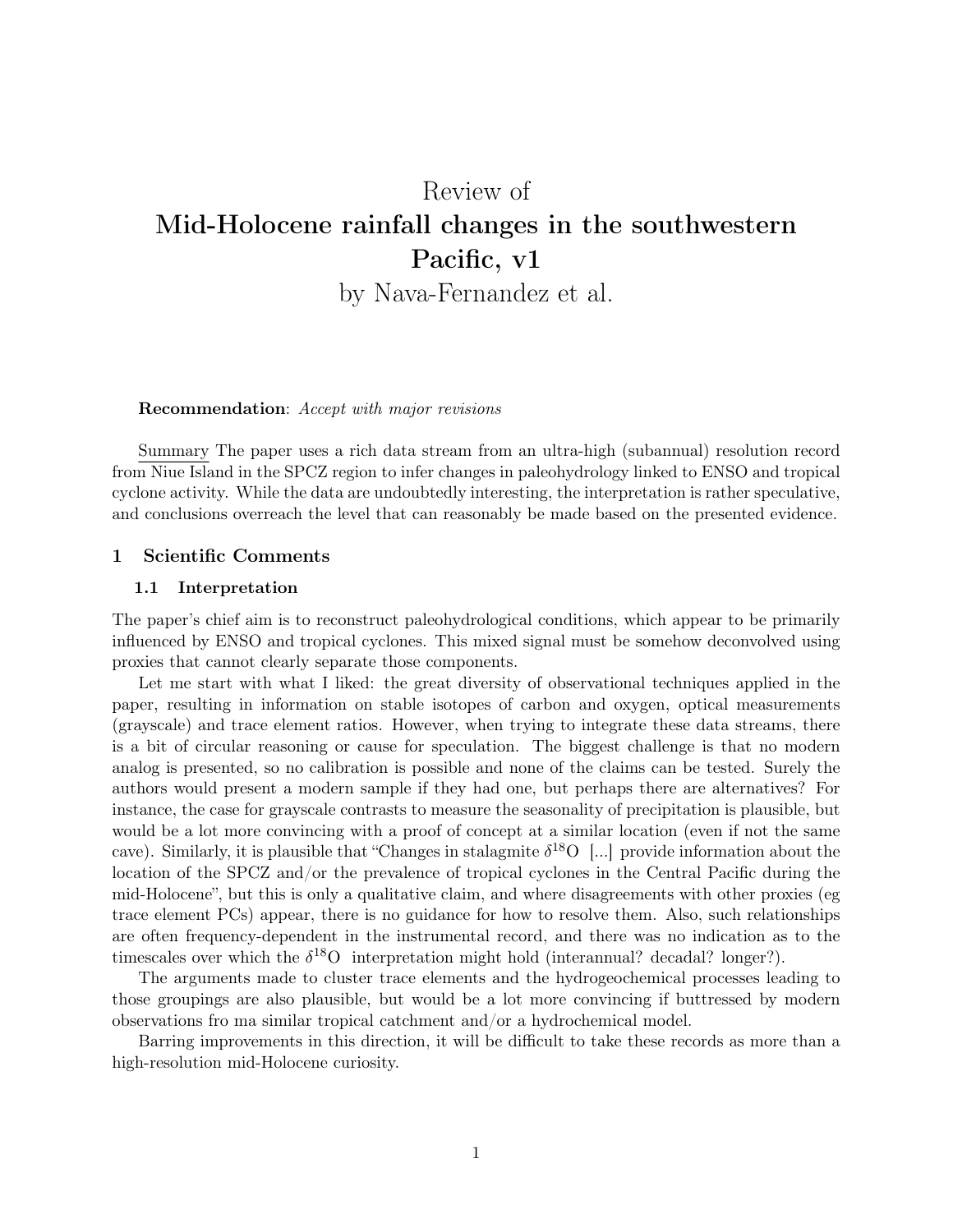### 1.2 Predictability

Another major issue is with the concept of predictability. Recurrence quantification analysis is an interesting branch of timeseries analysis, and N. Marwan (a co-author) has a well-established history of developing such techniques and applying in the paleoclimate realm. However, the link between the "determinism" statistic and predictability is not made clearly. What sort of predictability is it anyway? It appears to be the ability to predict the occurrence of particular states based on past values of the series. However, this is quite distinct from most climate scientists' understanding of predictability, which involves a forecast model (even of the empirical kind) and a defined time horizon. What is the relationship between predictability as used in this paper and the seasonal predictability of Niue rainfall conditional on ENSO state, for instance? The lack of a precise definition of "predictability" works against the paper, making it seem like the authors want to give a veneer of rigor to an analysis that is ultimately fuzzy and qualitative. A revised manuscript should greatly clarify how this concept is to be understood by readers.

#### 1.3 Age modeling

The paper goes above the primal age modeling impulse of most paleoclimatologists by using a probabilistic age model (COPRA) instead of simply connecting dots. However, the whole point of such a model is to sample the posterior distribution of the ages, not simply the median (which no real age-depth realization ever looks like). The authors do themselves (and their readers) a disservice by jettisoning this precious information. Note also that COPRA is an *ad hoc* method without a strong grounding in statistical theory. There are many better alternatives like BChron [*Haslett and Parnell*, 2008] or OxCal [*Bronk Ramsey*, 1995; *Ramsey*, 2008], both of which can be run easily in R through the GeoChronR package [*McKay et al.*, 2021], which also allows to take advantage of the whole posterior distribution of ages, not merely the median.

## 2 Editorial Comments

- P2, top : "the influence that ENSO activity exerts on seasonality patterns" . Why not the other way around? Indeed, ENSO sits on top of the seasonal cycle, and often opposes it.
- P2, L54 "Diverse studies across the Pacific have reconstructed ENSO during the Holocene using climatic archives such as ..." also important to point out that these archives are not created equal when it comes to reconstructing ENSO. See for instance *Emile-Geay et al.* [2020].
- P3 "advanced statistical tools such as recurrence plots". That is a bit of an oversell. A recurrence plot is in fact a very simple object, and does not have its origins in statistics. Perhaps the authors can rephrase?
- P4 "El Niñoevents are associated with a northeastward displacement of the SPCZ and hence drier conditions in Niue". Some instrumental data need to be shown here, and more than just two events as done in Fig 1. A composite, or regression of rainfall on NINO3.4, would be helpful here.
- Section 4.1 "The age model of stalagmite C132 is confined". I think the authors mean "constrained", not "confined". Also, what is the uncertainty on the layer count? With this many laminae, it is bound to accrue errors, though presumably smaller ones that U/Th.
- Section 4.3 should explain the abrupt change in resolution ca 6000y BP. It is pointed out in the caption of Fig 3 but I did not find an explanation in the text - did I miss it?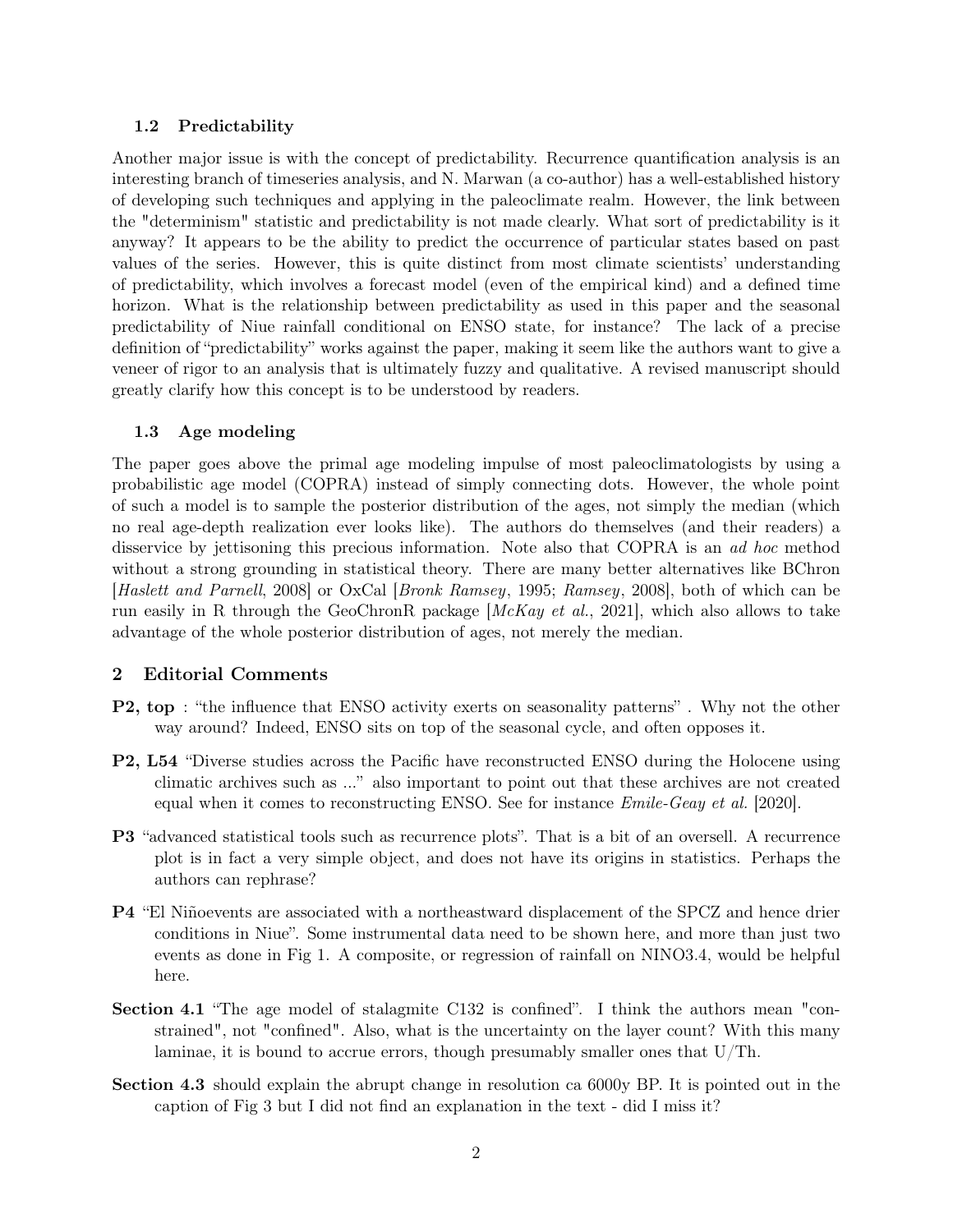- Section 5.1 "interpreted as common forcing" Not necessarily! PCA identifies patterns that explain the most variability, saying nothing about their intrinsic or extrinsic origin.
- L224 "The stable isotopes do not contribute to PC1 and PC2; instead, they present high loadings for PC4". This means that the isotopes provide orthogonal information, and this should be reflected in their interpretation.
- L230 "we performed a minor recalibration on the monthly-scale dating of the greyscale record". How is this dating done? It is not explained in 3.4.
- Section 5.3 is called spectral analysis, when in fact a wavelet analysis is shown. These are somewhat different – please fix.
- P11 "we interpret these elements as being mostly derived from marine aerosols" This is sensible but very qualitative. How can this be tied to changes in circulation/SPCZ location?
- Section 6.3 "We interpret these signals as indication for pronounced seasonality and low rainfall predictability due to significant influence of ENSO on atmospheric conditions over Niue." As detailed above, this is a highly ambiguous and controversial interpretation.
- P13, L397 "this stretch the seasonal cycle above normal" –> incorrect grammar. "It would be very unlikely that La Niña events result"  $\rightarrow$  incorrect grammar. L400: "confirmed" means that there was a prior hypothesis. Which one are you referring to?
- P14 The top paragraph is unintelligible. Please rephrase.
- **P14L413** : "Niue record contribute with new evidence"  $\rightarrow$  incorrect grammar.
- **P14L413** "throughout"  $\Rightarrow$  through.
- **Conclusion** "Investigated stalagmite from Niue Island"  $\rightarrow$  incorrect grammar. "two groups due to their source and mechanism of incorporation into calcite show high climatic sensitivity"  $\rightarrow$  incorrect grammar. "Importantly, tropical cyclone activity linked to El Niño links seasonal predictability with ENSO-band variability in overall background rainfall, with increased ENSO-band variability corresponding to lower seasonal predictability."  $\Rightarrow$  a very bold conclusion unwarranted by the analysis.